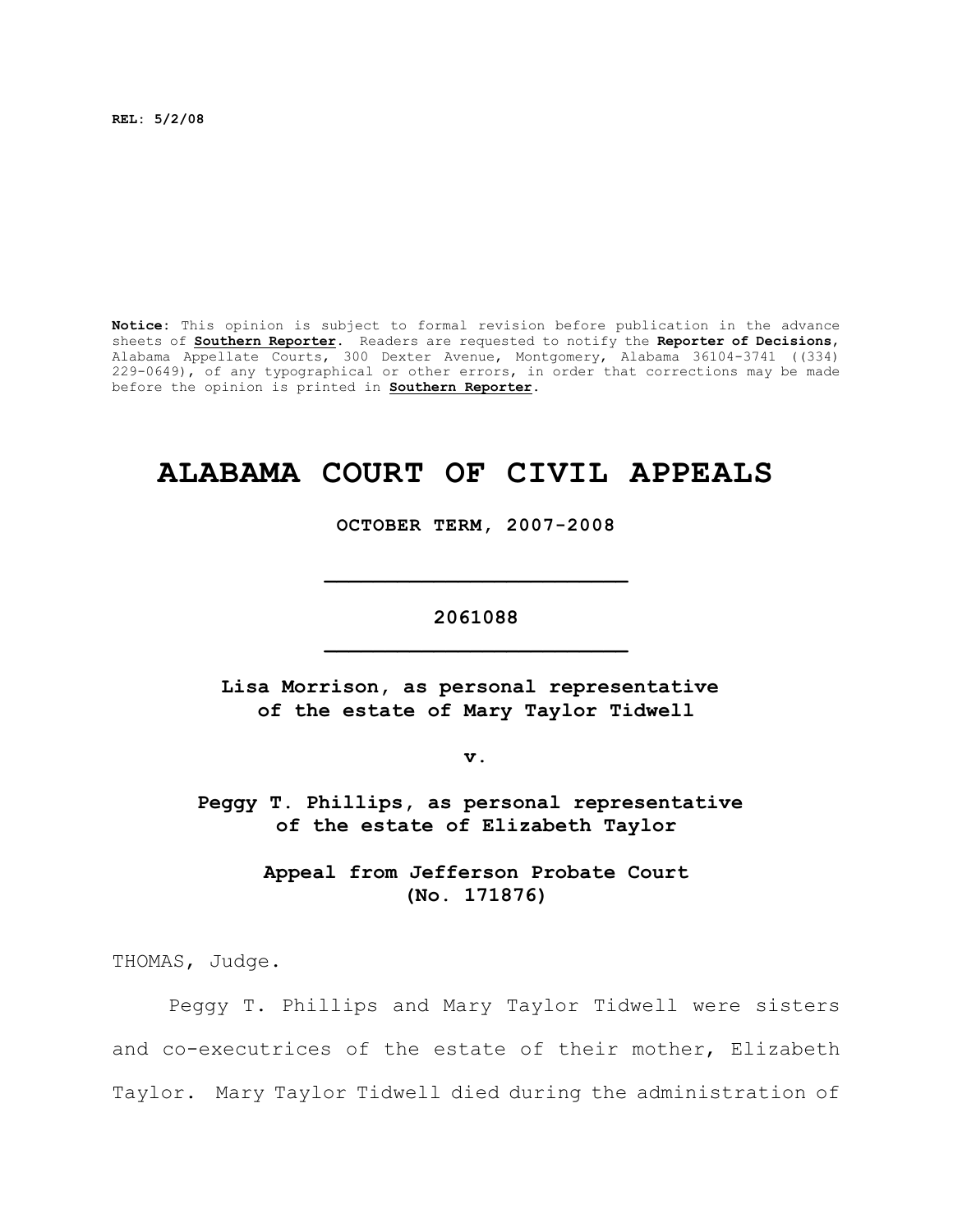the estate and Lisa Morrison is her personal representative. Phillips filed a petition for final settlement of the estate; Morrison answered and contested the final settlement. After several hearings on the petition, the probate court entered a judgment of final settlement of the estate on January 11, 2007.

Phillips filed a postjudgment motion on January 19, 2007. The probate court set that motion for a hearing on April 25, 2007 -- a date more than 90 days after the filing of the motion. On April 26, 2007, Phillips filed what she termed a "Supplemental Motion for Modifications to Order Entered January 11, 2007," that, she said, was before the court "pursuant to Rule  $60(b)(1)$  and  $-(b)(6)$  of the Alabama Rules of Civil Procedure." That motion did not, however, allege any ground justifying relief under Rule 60(b), Ala. R. Civ. P. The motion was, in both form and substance, a Rule 59(e), Ala. R. Civ. P., motion. See Cornelius v. Green, 477 So. 2d 1363 (Ala. 1985); Harwell v. Merritt Oil Co., 541 So. 2d 564 (Ala. Civ. App. 1989).

On July 24, 2007, the probate court purported to enter an amended judgment, granting Phillips the relief she sought in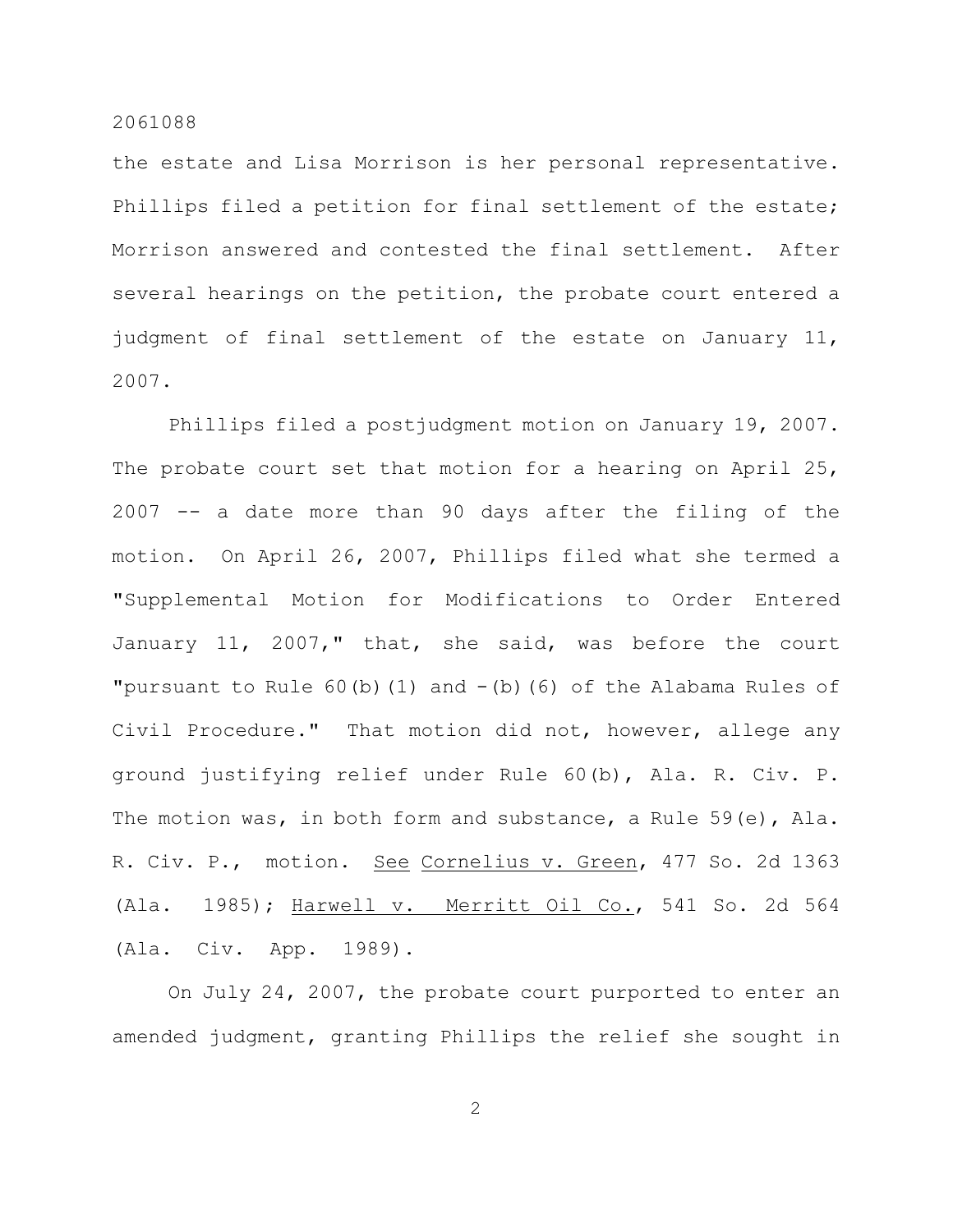her April 26 motion. On August 10, 2007, Morrison appealed the probate court's purported July 24, 2007, judgment to the Alabama Supreme Court. The supreme court transferred the appeal to this court, pursuant to  $$ 12-2-7(6)$ , Ala. Code 1975.

Rule 59.1, Ala. R. Civ. P., applies in probate court proceedings pursuant to § 12-13-12, Ala. Code 1975. McGallagher v. Estate of DeGeer, 934 So. 2d 391, 399 n.2 (Ala. Civ. App. 2005); In re Morrison, 388 So. 2d 1014, 1015 (Ala. Civ. App. 1980). Rule 59.1 provides:

"No post-judgment motion filed pursuant to Rules 50, 52, 55, or 59 [, Ala. R. Civ. P.,] shall remain pending in the trial court for more than ninety (90) days, unless with the express consent of all the parties, which consent shall appear of record, or unless extended by the appellate court to which an appeal of the judgment would lie, and such time may be further extended for good cause shown. A failure by the trial court to dispose of any pending postjudgment motion within the time permitted hereunder, or any extension thereof, shall constitute a denial of such motion as of the date of the expiration of the period."

A trial court's setting a hearing on a postjudgment motion for a date beyond the expiration of the 90-day period provided in Rule 59.1 does not extend the length of time the motion can remain pending. See Ex parte Organized Cmty. Action Program, Inc., 852 So. 2d 92 (Ala. 2002); Ingram v.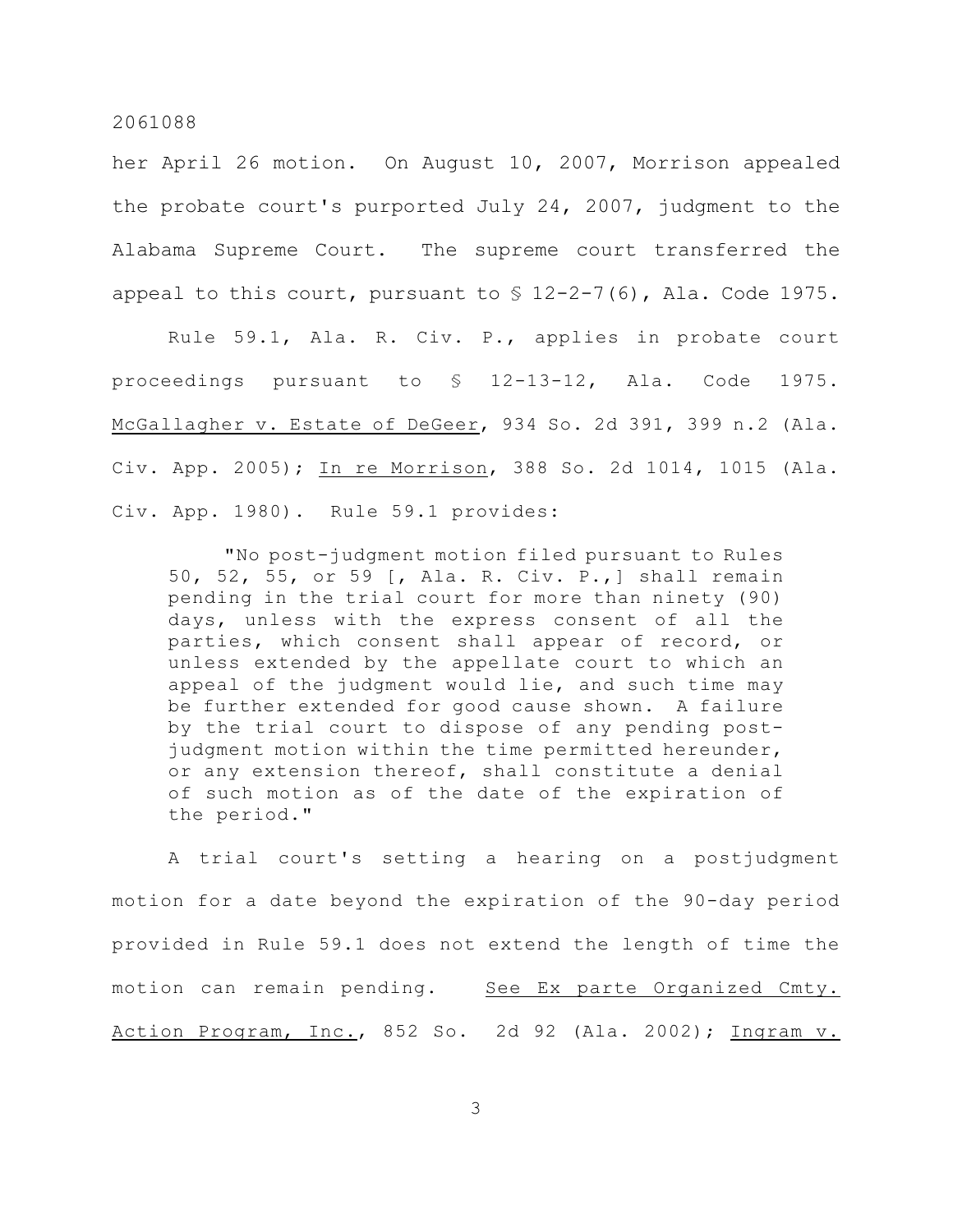Pollock, 557 So. 2d 1199 (Ala. 1989); Farmer v. Jackson, 553 So. 2d 550 (Ala. 1989); State v. Wall, 348 So. 2d 482 (Ala. 1977); Olson v. Olson, 367 So. 2d 504 (Ala. Civ. App. 1979); and Greco v. Thyssen Mining Constr., Inc., 500 So. 2d 1143 (Ala. Civ. App. 1986).

In Olson, supra, the trial court entered a judgment on May 1. The plaintiff filed a timely postjudgment motion on May 17, and the trial court set that motion for a hearing on August 16, one day beyond the 90-day period specified in Rule 59.1. The record "fail[ed] to show that the parties expressly agreed for the motion to remain pending beyond August 15 [the 90th day]." 367 So. 2d at 505. Because the notice of appeal was not filed within 42 days of August 15, the appeal was dismissed as untimely.

In the present case, the 90th day after the filing of Phillips's January 19, 2007, postjudgment motion was April 19, 2007. Because the probate court had not ruled on the motion by that date, the motion was deemed denied by operation of law on April 19. The probate court lost all jurisdiction to act in this matter after April 19, and its purported amendment of